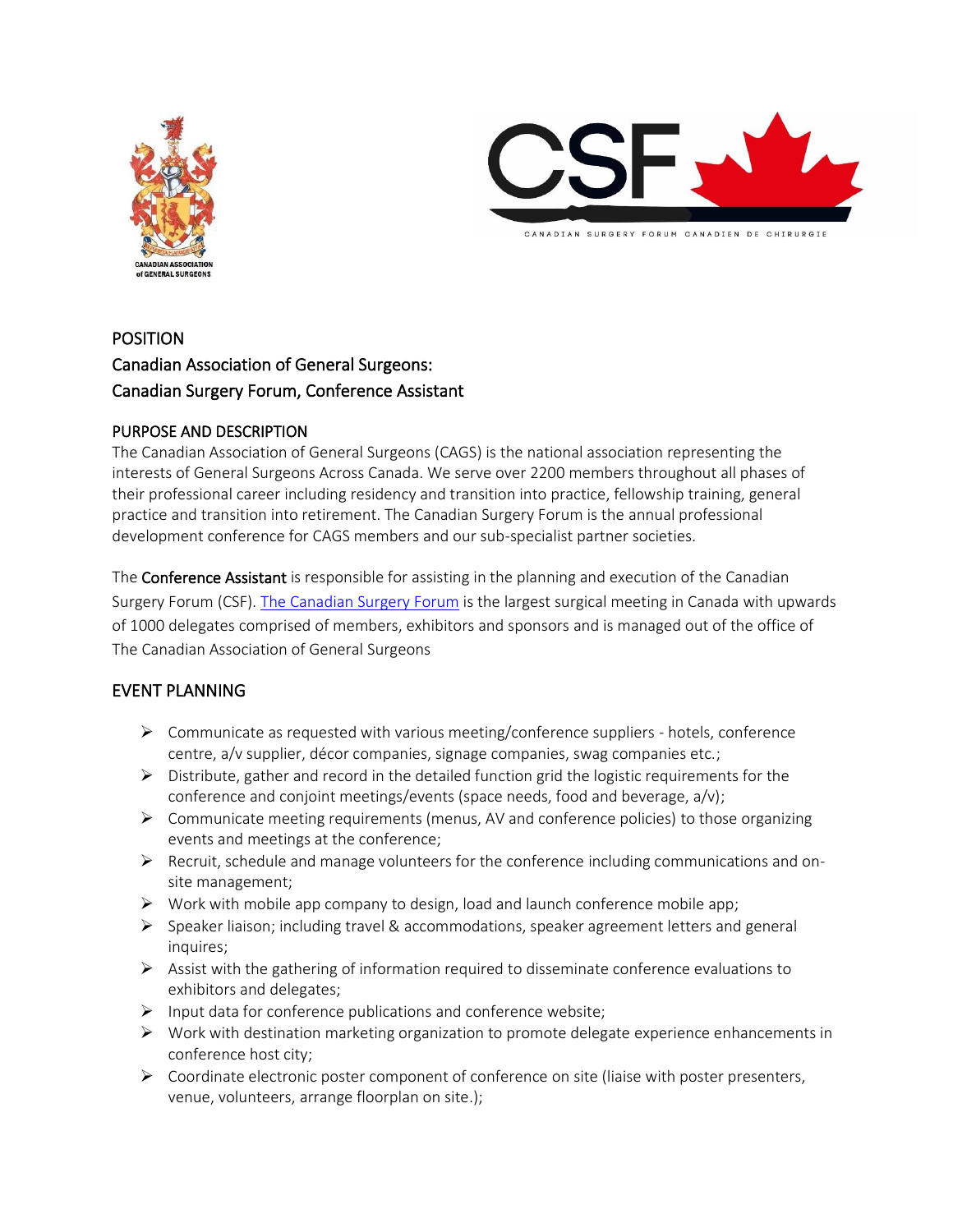- $\triangleright$  Assist the Conference Manager in the recruitment and coordination of sponsors and exhibitors;
- $\triangleright$  Attend and provide administrative support for various conference-related committee meetings (including minute taking);
- $\triangleright$  Create effective advertisements for the conference, and when necessary crafting marketing materials such as print and web advertisements for the conference and conference social event;
- $\triangleright$  Assist delegates with registration questions including refunds, issuing receipts and gather data from online registration system;
- $\triangleright$  Assist Conference Manager with management of scientific abstract process;
- ➢ CPD accreditation assistance: creating post-conference evaluations, needs assessment surveys, creating and sending certificates of attendance;
- ➢ Manage additional CAGS CSF administrative meetings;
- $\triangleright$  Administrative support for post-graduate courses planning throughout the year: apply for grant requests, run registration reports, securing in-kind equipment donations etc.;
- ➢ Book venues, entertainers, photographers, and liaise with external suppliers;
- $\triangleright$  Organize the conference social event; hire vendors, maintain budget, design marketing materials
- ➢ Accompany Conference Manager to conference and assist on site where needed;
- $\triangleright$  Assist in the conference's post-mortem and consolidate findings;
- ➢ Issuing vendor invoices and receipts, preparing cheques and collecting payments in a timely manner and
- $\triangleright$  Other duties as assigned.

#### **ESSENTIAL**

- $\triangleright$  Event Management diploma from Algonquin College or 1-2 years' experience in the area of hospitality, special events or meeting coordination or conference coordination. Ideally, a combination of education and experience is preferred;
- $\triangleright$  Demonstrated initiative and creativity;
- $\triangleright$  Ability to interact professionally with all levels of staff; Board members, major sponsors, delegates and vendors Able to handle stress, remain calm and problem solve in the moment
- ➢ Strong administrative skills and advanced knowledge of Microsoft Office (Word, Excel, PowerPoint, Outlook) required for formatting large documents, drafting agenda/minutes, maintaining budgets, know how to organize and respond to an above average volume of email communication;
- ➢ Experience using website content management systems such as WordPress, Wix, etc.; Twitter, Facebook, and online office tools including Constant Contact, Doodle Poll and Survey Monkey;
- ➢ Ability to set priorities for multiple projects, meet deadlines and work on tasks simultaneously;
- $\triangleright$  Superior attention to detail required for proof reading with above average writing and grammar skills;
- ➢ Be client focused;
- $\triangleright$  Travel to conference location (6 days); and
- $\triangleright$  Enjoy working autonomously as well as part of a small team.